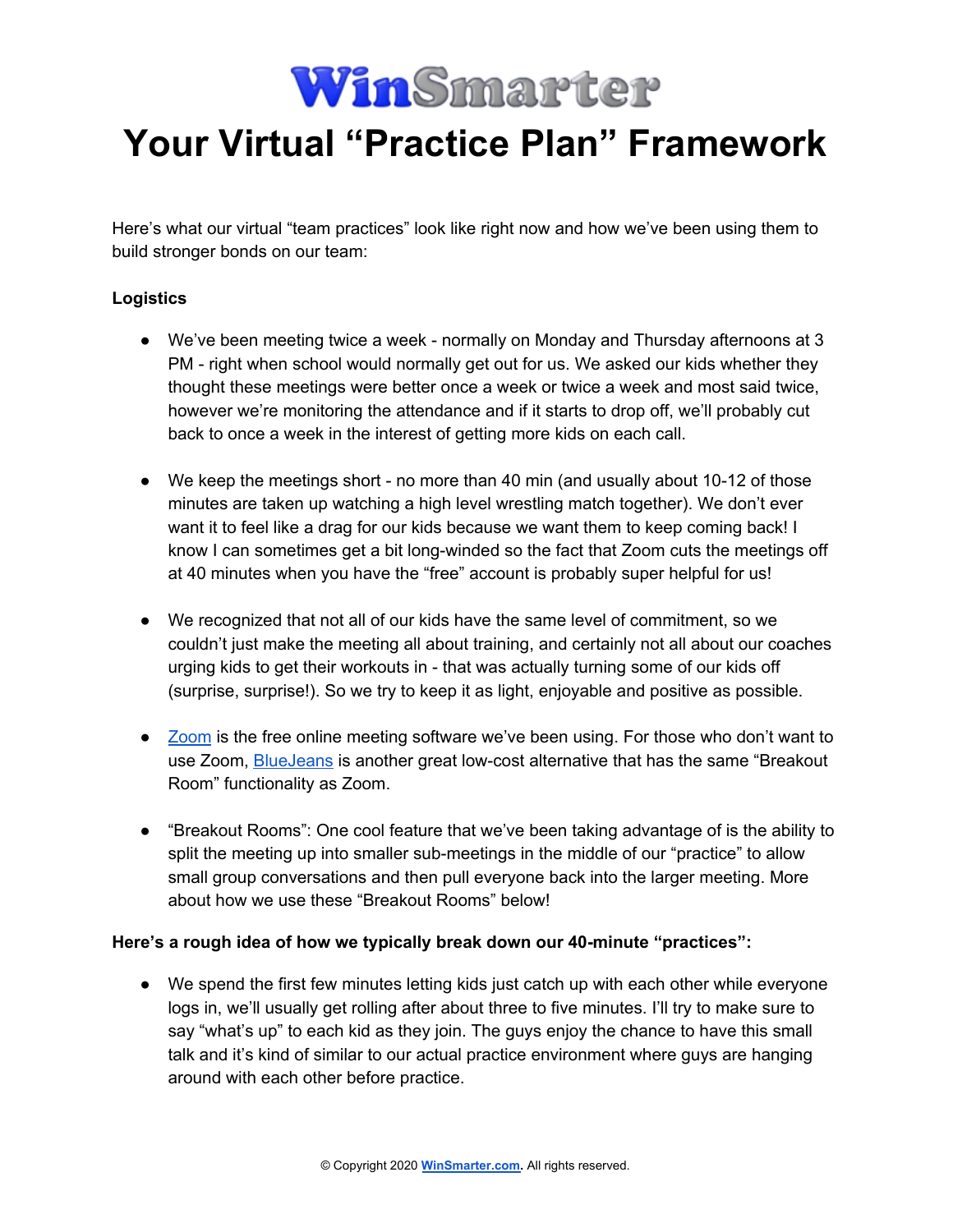- We'll usually get going with a Joke of the Day. We'll just have one of the kids volunteer to tell a clean joke. We do this a lot at our regular practices too, so the kids know what's appropriate and what's not. I'll always have one or two ready in case no one wants to step up.
- Then we'll ask the kids if anyone has anything they want to share. This could be something noteworthy that happened to them the last few days, maybe a funny story or a tip for the rest of the team. Lately, our seniors have been able to share what their college plans are going to be, now that that's starting to come into focus for them. I know they've really appreciated being able to celebrate that stuff with the group.
- From there one of our coaches will share one or two things with the group. This is the part of "practice" where we try to focus on best practices of getting workouts in, keeping up with our nutrition, maintaining good habits and staying on a schedule. Essentially this is our time to remind our guys about the importance of staying on top of their training and taking care of business. Keeping that type of content to a small portion of practice allows us to continually give them the messaging they need without it becoming too redundant or overbearing.
- From there we'll give the kids a specific topic to discuss and send them out to the virtual breakout rooms I mentioned earlier. Zoom lets you decide how many breakout rooms you want and how many kids per room. I recommend no more than 3-4 kids per "room". This number lets them have good discussions with each other and keeps any of them from hiding out and not participating or falling through the cracks.
- One awesome feature of Zoom is that it will automatically split your group into these rooms randomly. This is pretty cool for us because it pairs together kids that might not necessarily interact that much otherwise. You literally hit one button and it takes care of it for you.
- We give the kids a specific topic to talk about to get them to share with each other and give them a set amount of time to do it - usually about 5 min.
- Some topics:
	- Your biggest highlight of last season
	- Biggest highlight of your wrestling career
	- Biggest life highlight
	- Most challenging hardship you've had to face
	- Who's your hero and why?
	- If you really knew me, you'd know…
	- Something you're really grateful for
	- Something you appreciate about each other member in your group